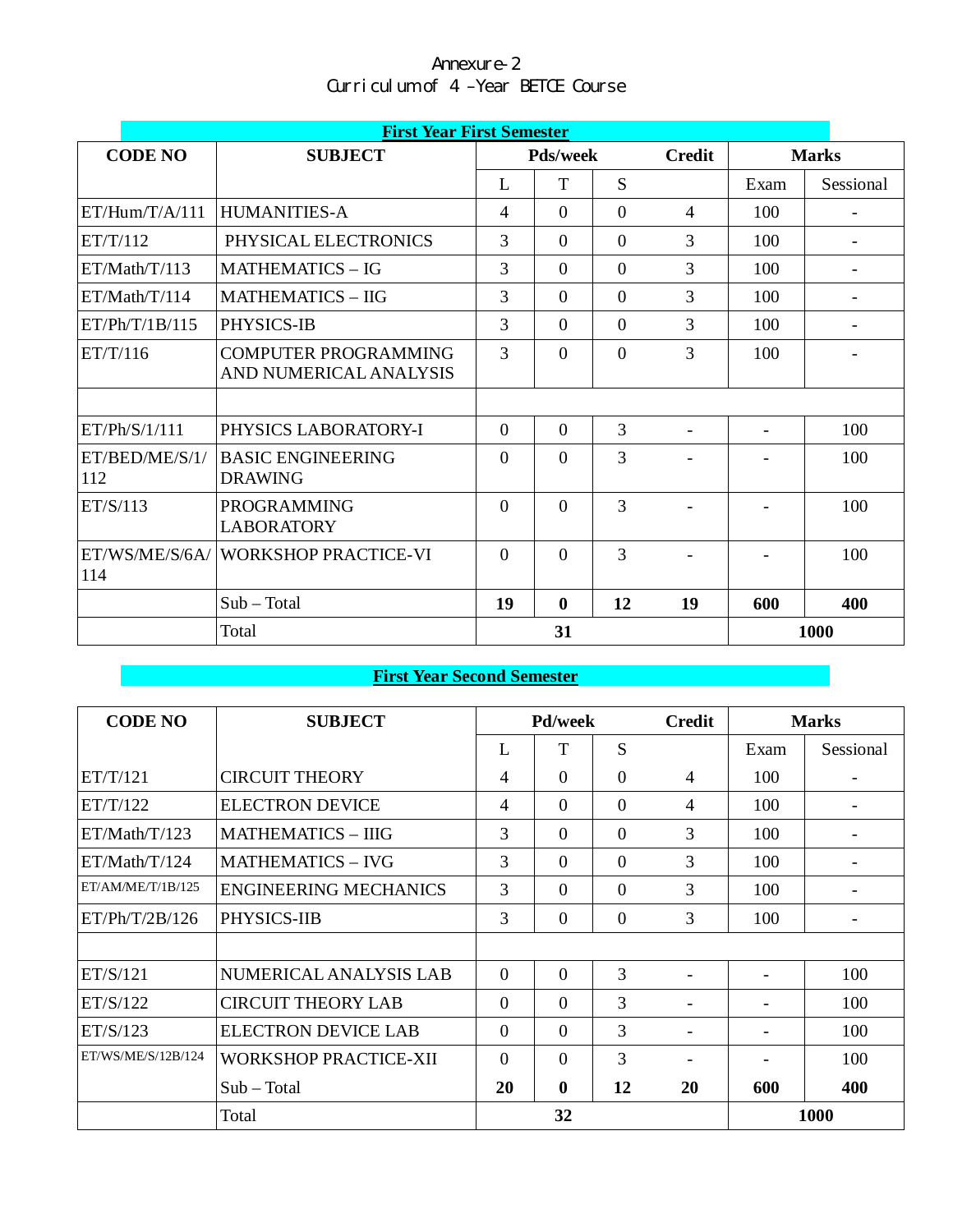|  |  | <b>Second Year First Semester</b> |
|--|--|-----------------------------------|
|  |  |                                   |

| <b>CODE NO</b> | <b>SUBJECT</b>                   |                | <b>Pd/week</b> |                |                          | <b>Marks</b> |           |
|----------------|----------------------------------|----------------|----------------|----------------|--------------------------|--------------|-----------|
|                |                                  | L              | T              | S              |                          | Exam         | Sessional |
| ET/T/211       | ELECTROMAGNETIC THEORY           | 3              | $\Omega$       | $\Omega$       | 3                        | 100          |           |
| ET/T/212       | NETWORK SYNTHESIS                | 3              | $\Omega$       | $\Omega$       | 3                        | 100          |           |
| ET/T/213       | <b>SIGNAL THEORY &amp; NOISE</b> | 4              | $\Omega$       | $\Omega$       | 4                        | 100          |           |
| ET/T/214       | DIGITAL LOGIC CIRCUITS           | 3              | $\Omega$       | $\Omega$       | 3                        | 100          |           |
| ET/T/215       | <b>ANALOG CIRCUITS-I</b>         | $\overline{4}$ | $\Omega$       | $\Omega$       | 4                        | 100          |           |
| ET/EE/T/216    | ELECTRICAL MACHINES              | 3              | $\Omega$       | $\overline{0}$ | 3                        | 100          |           |
|                |                                  |                |                |                |                          |              |           |
| ET/S/211       | <b>ANALOG CIRCUITS - I LAB</b>   | $\theta$       | $\Omega$       | 3              | $\overline{\phantom{0}}$ |              | 100       |
| ET/S/212       | DIGITAL CIRCUITS - I LAB         | $\Omega$       | $\Omega$       | 3              |                          |              | 100       |
| ET/S/213       | <b>CIRCUIT DESIGN LAB</b>        | $\Omega$       | $\Omega$       | 3              |                          |              | 100       |
| ET/EE/S/214    | <b>ELECTRICAL MACHINES LAB</b>   | $\Omega$       | $\Omega$       | 3              |                          |              | 100       |
|                | $Sub - Total$                    | 20             | $\mathbf{0}$   | 12             | 20                       | 600          | 400       |
|                | Total                            |                | 32             |                |                          |              | 1000      |

# **Second Year Second Semester**

| <b>CODE NO</b> | <b>SUBJECT</b>                              | <b>Pd/week</b> |             | <b>Credit</b> | <b>Marks</b>             |      |           |
|----------------|---------------------------------------------|----------------|-------------|---------------|--------------------------|------|-----------|
|                |                                             | L              | T           | S             |                          | Exam | Sessional |
| ET/T/221       | <b>ANALOG CIRCUITS-II</b>                   | 3              | $\Omega$    | $\theta$      | 3                        | 100  |           |
| ET/T/222       | DIGITAL CIRCUITS & SYSTEMS                  | 3              | $\Omega$    | $\Omega$      | 3                        | 100  |           |
| ET/T/223       | ANALOG COMMUNICATION SYSTEMS                | $\overline{4}$ | $\Omega$    | $\Omega$      | $\overline{4}$           | 100  |           |
| ET/T/224       | <b>TRANSMISSION LINES AND</b><br>WAVEGUIDES | $\overline{4}$ | $\Omega$    | $\Omega$      | 4                        | 100  |           |
| ET/T/225       | ELECTRICAL MEASUREMENTS                     | 3              | $\Omega$    | $\Omega$      | 3                        | 100  |           |
| ET/T/226       | <b>DATA STRUCTURES AND ALGORITHMS</b>       | 3              | $\Omega$    | $\Omega$      | 3                        | 100  |           |
|                |                                             |                |             |               |                          |      |           |
| ET/S/221       | <b>ANALOG CIRCUITS - II LAB</b>             | $\Omega$       | $\Omega$    | 3             |                          |      | 100       |
| ET/S/222       | <b>DIGITAL CIRCUITS - II LAB</b>            | $\Omega$       | $\Omega$    | 3             | $\overline{\phantom{a}}$ |      | 100       |
| ET/S/223       | ANALOG COMMUNICATION LAB                    | $\Omega$       | $\Omega$    | 3             |                          |      | 100       |
| ET/EE/S/224    | ELECTRICAL MEASUREMENTS<br>LAB              | $\Omega$       | $\Omega$    | 3             |                          |      | 100       |
|                | $Sub - Total$                               | 20             | $\mathbf 0$ | 12            | 20                       | 600  | 400       |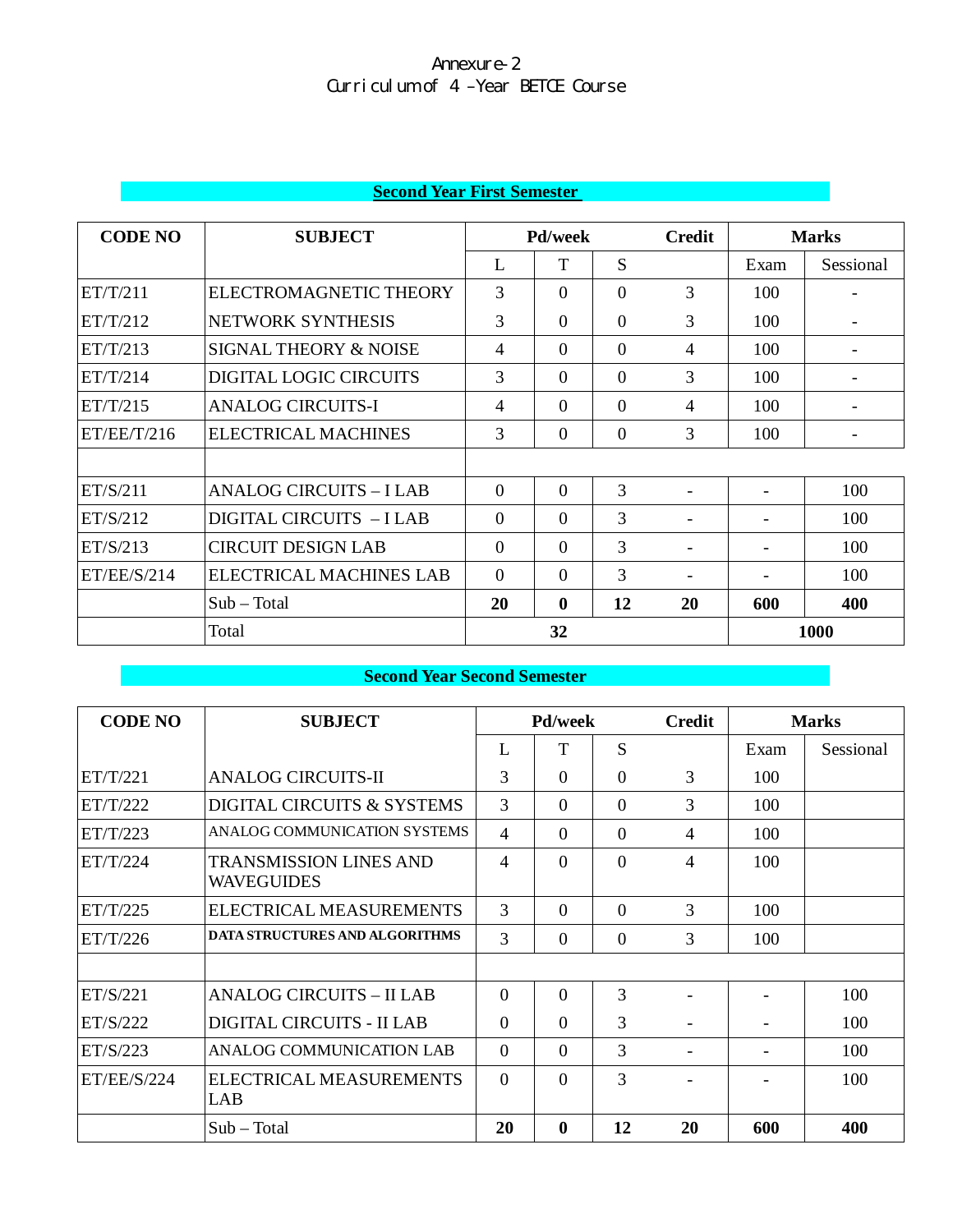| Total                     | <b>A</b> | 1000 |  |  |  |  |  |  |
|---------------------------|----------|------|--|--|--|--|--|--|
|                           |          |      |  |  |  |  |  |  |
| Third Year First Semester |          |      |  |  |  |  |  |  |

| <b>CODE NO</b> | <b>SUBJECT</b>                                          |                | <b>Pd/week</b> |          | <b>Credit</b> |      | <b>Marks</b>             |  |
|----------------|---------------------------------------------------------|----------------|----------------|----------|---------------|------|--------------------------|--|
|                |                                                         | L              | T              | S        |               | Exam | Sessional                |  |
| ET/T/311       | <b>MICRO PROCESSORS AND</b><br><b>MICROCONTROLLERS</b>  | 3              | $\Omega$       | $\Omega$ | 3             | 100  |                          |  |
| ET/T/312       | <b>CONTROL ENGINEERING</b>                              | 3              | $\Omega$       | $\Omega$ | 3             | 100  |                          |  |
| ET/T/313       | DIGITAL COMMUNICATION SYSTEMS                           | $\overline{4}$ | $\theta$       | $\theta$ | 4             | 100  | $\overline{\phantom{a}}$ |  |
| ET/T/314       | <b>ANTENNAS &amp; PROPAGATION</b>                       | 4              | $\Omega$       | $\theta$ | 4             | 100  |                          |  |
| ET/T/315       | <b>IC TECHNOLOGY</b>                                    | 3              | $\Omega$       | $\theta$ | 3             | 100  |                          |  |
| ET/T/316       | <b>COMPUTER ORGANIZATION</b><br><b>AND ARCHITECTURE</b> | 3              | $\Omega$       | $\theta$ | 3             | 100  |                          |  |
|                |                                                         |                |                |          |               |      |                          |  |
| ET/S/311       | <b>IC TECHNOLOGY LAB</b>                                | $\theta$       | $\theta$       | 3        |               |      | 100                      |  |
| ET/S/312       | DIGITAL COMMUNICATION LAB                               | $\Omega$       | $\Omega$       | 3        |               | ۰    | 100                      |  |
| ET/S/313       | <b>MICROPROCESSOR LAB</b>                               | $\Omega$       | $\Omega$       | 3        |               | ۰    | 100                      |  |
| ET/S/314       | <b>CONTROL ENGINEERING LAB</b>                          | $\Omega$       | $\overline{0}$ | 3        |               |      | 100                      |  |
|                | $Sub - Total$                                           | 20             | $\mathbf{0}$   | 12       | 20            | 600  | 400                      |  |
|                | Total                                                   |                | 32             |          |               |      | 1000                     |  |

## **Third Year Second Semester**

| <b>CODE NO</b> | <b>SUBJECT</b>                         | <b>Pd/week</b> |          | Credit         | <b>Marks</b>             |      |           |
|----------------|----------------------------------------|----------------|----------|----------------|--------------------------|------|-----------|
|                |                                        | L              | T        | S              |                          | Exam | Sessional |
| ET/T/321       | <b>IC DESIGN</b>                       | 3              | $\Omega$ | $\theta$       | 3                        | 100  |           |
| ET/T/322       | <b>COMMUNICATION SWITCHING SYSTEMS</b> | 3              | $\Omega$ | $\Omega$       | 3                        | 100  |           |
| ET/T/323       | DIGITAL SIGNAL PROCESSING              | 3              | $\Omega$ | $\overline{0}$ | 3                        | 100  |           |
| ET/T/324       | DIGITAL CONTROL SYSTEMS                | 4              | $\Omega$ | $\theta$       | 4                        | 100  |           |
| ET/T/325       | <b>SYSTEM SOFTWARE</b>                 | 3              | $\Omega$ | $\overline{0}$ | 3                        | 100  |           |
| ET/T/326       | <b>EMBEDDED SYSTEMS</b>                | 3              | $\Omega$ | $\theta$       | 3                        | 100  |           |
|                |                                        |                |          |                |                          |      |           |
| ET/S/321       | <b>IC DESIGN LAB</b>                   | $\Omega$       | $\Omega$ | 3              |                          |      | 100       |
| ET/S/322       | <b>COMMUNICATION SWITCHING LAB</b>     | $\Omega$       | $\Omega$ | 3              | $\overline{\phantom{a}}$ |      | 100       |
| ET/S/323       | DIGITAL SIGNAL PROCESSING LAB          | $\overline{0}$ | $\Omega$ | 3              |                          |      | 100       |
| ET/S/324       | DIGITAL CONTROL LAB                    | 0              | $\Omega$ | 3              |                          |      | 100       |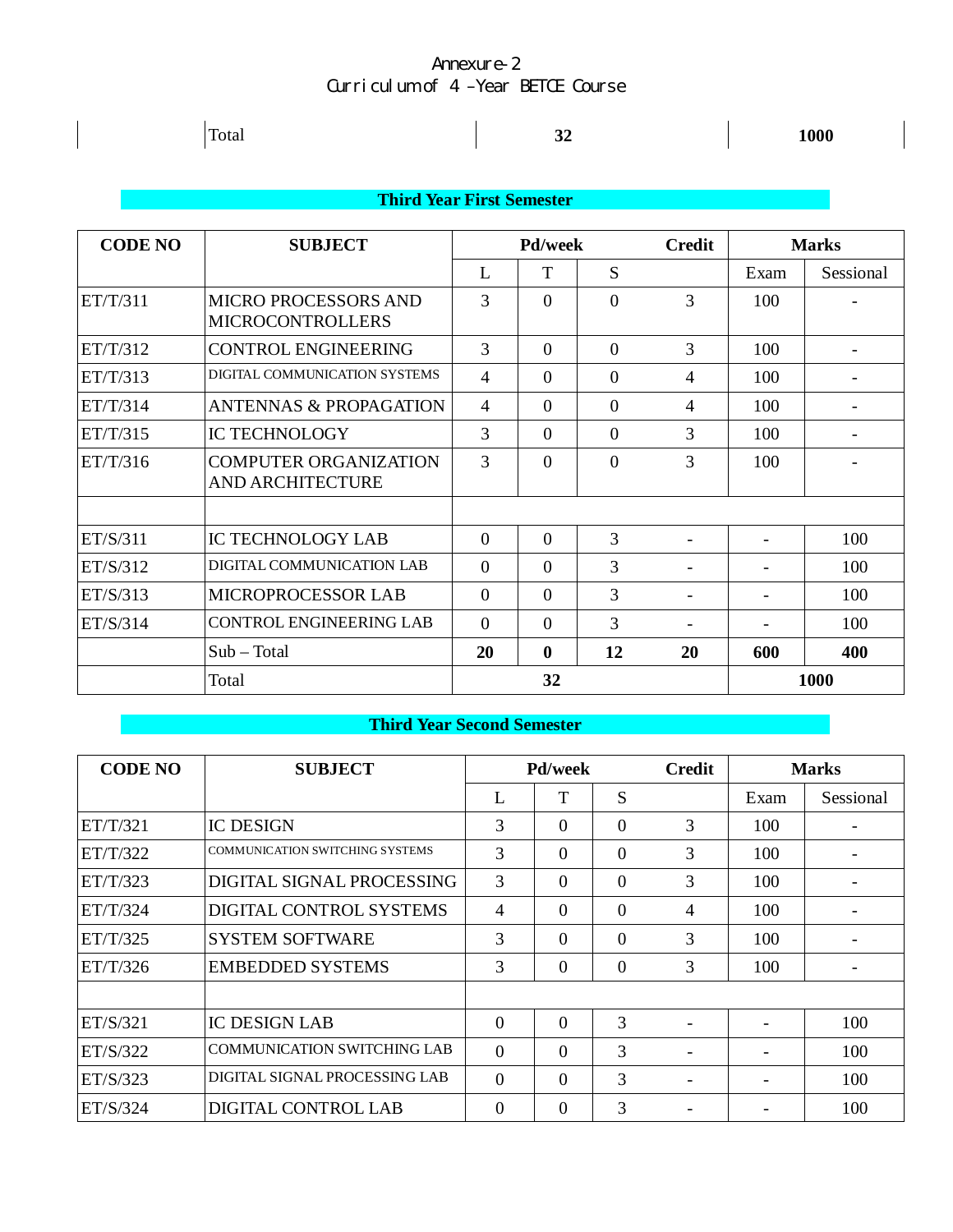| Total<br>Sub | 10<br>ᆚ | υ  | $\blacksquare$<br><b>TH</b> | 19 | 600 | 400  |
|--------------|---------|----|-----------------------------|----|-----|------|
| Total        |         | ັ້ |                             |    |     | 1000 |

# **Fourth Year First Semester**

| <b>CODE NO</b> | <b>SUBJECT</b>                                                           |                | Pd/week      |                | <b>Credit</b>            | <b>Marks</b> |                          |
|----------------|--------------------------------------------------------------------------|----------------|--------------|----------------|--------------------------|--------------|--------------------------|
|                |                                                                          | L              | T            | S              |                          | Exam         | Sessional                |
| ET/T/411       | <b>COMPUTER COMMUNICATION</b><br><b>NETWORKS</b>                         | 3              | $\Omega$     | $\Omega$       | 3                        | 100          |                          |
| ET/T/412       | <b>OPERATING SYSTEMS</b>                                                 | 3              | $\theta$     | $\overline{0}$ | 3                        | 100          |                          |
| ET/T/413       | <b>VLSI DESIGN</b>                                                       | 3              | $\Omega$     | $\overline{0}$ | 3                        | 100          |                          |
| ET/T/414       | MICROWAVE ENGINEERING                                                    | $\overline{4}$ | $\theta$     | $\overline{0}$ | $\overline{4}$           | 100          | $\overline{\phantom{a}}$ |
| ET/T/415       | <b>ELECTIVE-I</b>                                                        | 3              | $\Omega$     | $\theta$       | 3                        | 100          |                          |
|                |                                                                          |                |              |                |                          |              |                          |
| ET/S/411       | <b>COMPUTER ARCHITECTURE</b><br>AND SYSTEM SOFTWARE<br><b>LABORATORY</b> | $\Omega$       | $\theta$     | 3              |                          |              | 100                      |
| ET/S/412       | MICROWAVE LABORATORY                                                     | $\theta$       | $\theta$     | 3              |                          |              | 100                      |
| ET/S/413       | <b>COMMUNICATION NETWORKS</b><br>LAB                                     | $\Omega$       | $\Omega$     | 3              |                          |              | 100                      |
| ET/S/414       | <b>PROJECT</b>                                                           | $\Omega$       | $\Omega$     | 6              | $\overline{\phantom{a}}$ |              |                          |
|                | $Sub - Total$                                                            | 16             | $\mathbf{0}$ | 15             | 16                       | 500          | 300                      |
|                | Total                                                                    |                | 31           |                |                          |              | 800                      |

# **Fourth Year Second Semester**

| <b>CODE NO</b> | <b>SUBJECT</b>                                      |                | <b>Pd/week</b> |          | <b>Credit</b>  | <b>Marks</b> |                          |
|----------------|-----------------------------------------------------|----------------|----------------|----------|----------------|--------------|--------------------------|
|                |                                                     | L              | T              | S        |                | Exam         | Sessional                |
| 1/421          | ET/MNG/ME/T/ INDUSTRIAL MANAGEMENT                  | 4              | $\Omega$       | $\Omega$ | $\overline{4}$ | 100          |                          |
| ET/T/422       | <b>WIRELESS COMMUNICATION</b><br><b>SYSTEMS</b>     | 3              | $\Omega$       | $\Omega$ | 3              | 100          |                          |
| ET/T/423       | OPTICAL FIBER COMMUNICATION                         | 3              | $\Omega$       | $\Omega$ | 3              | 100          |                          |
| ET/T/424       | <b>INSTRUMENTATION &amp;</b><br><b>MEASUREMENTS</b> | 3              | $\Omega$       | $\Omega$ | 3              | 100          |                          |
| ET/T/425       | <b>ELECTIVE-II</b>                                  | 3              | $\Omega$       | $\Omega$ | 3              | 100          |                          |
| ET/T/426       | <b>GENERAL VIVA-VOCE</b>                            | -              |                |          |                | 100          | $\overline{\phantom{a}}$ |
| ET/S/421       | <b>SEMINAR</b>                                      | $\overline{0}$ | $\Omega$       | 3        |                |              | 100                      |
| ET/S/422       | <b>PROJECT</b>                                      | $\theta$       | $\Omega$       | 6        |                |              | 200                      |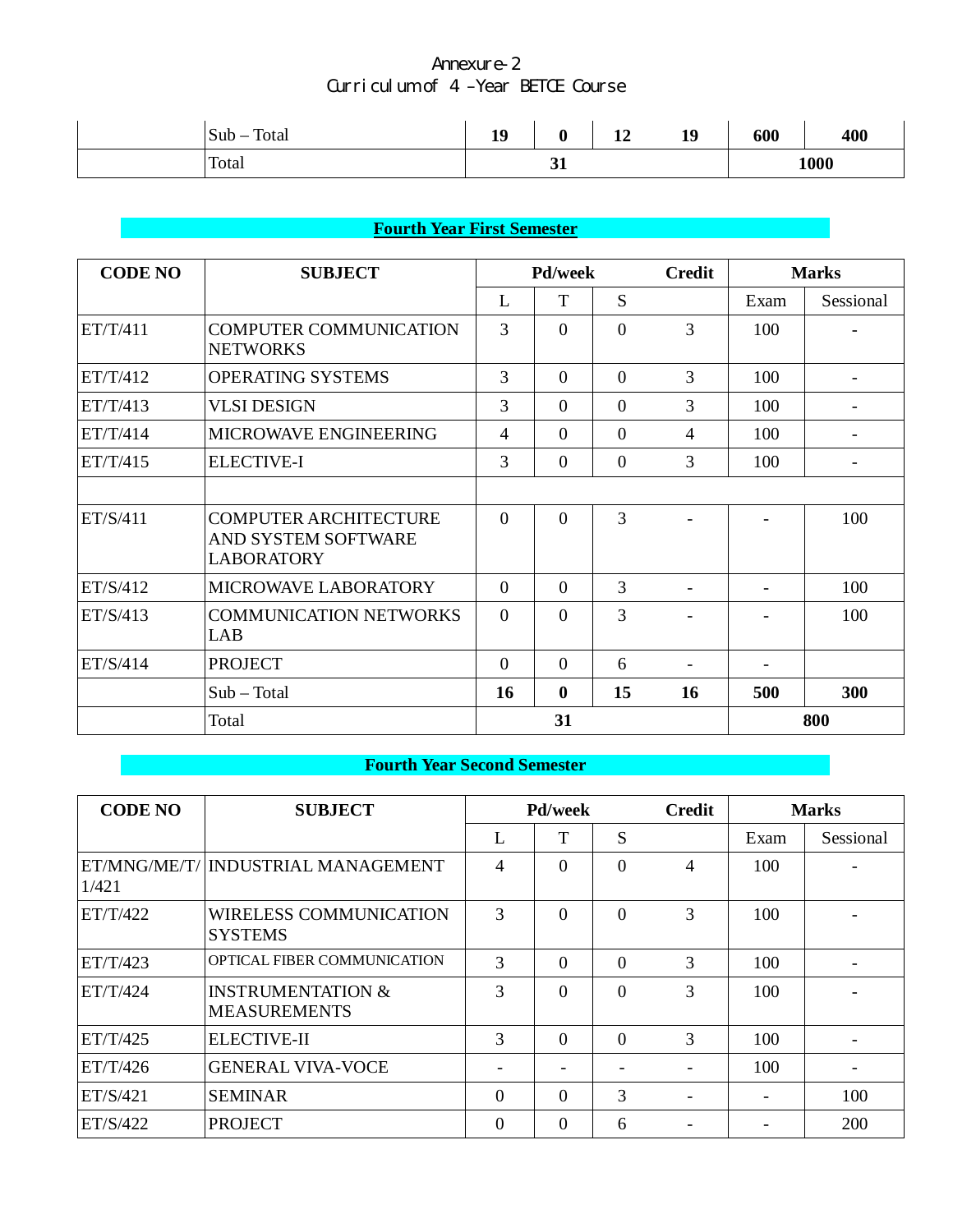| $Sub - Total$                                | 16                                              |  | 9 | 16 | 600 | 300 |  |
|----------------------------------------------|-------------------------------------------------|--|---|----|-----|-----|--|
| Total                                        | 25                                              |  |   |    | 900 |     |  |
| <b>ELECTIVES</b>                             |                                                 |  |   |    |     |     |  |
| 1. AUDIO/VIDEO ELECTRONICS & BROADCASTING    |                                                 |  |   |    |     |     |  |
| 2. ADVANCED MOBILE COMMUNICATIONS            |                                                 |  |   |    |     |     |  |
| 3. COMMUNICATION NETWORK MANAGEMENT          |                                                 |  |   |    |     |     |  |
| 4. OPTICAL NETWORKS                          |                                                 |  |   |    |     |     |  |
| 5. SOFTWARE ENGINEERING                      |                                                 |  |   |    |     |     |  |
| 6. PATTERN ANALYSIS & MACHINE INTELLIGENCE   |                                                 |  |   |    |     |     |  |
| 7. DISTRIBUTED SYSTEMS                       |                                                 |  |   |    |     |     |  |
| 8. COMPILER DESIGN                           |                                                 |  |   |    |     |     |  |
| 9. DATABASE MANAGEMENT SYSTEM                |                                                 |  |   |    |     |     |  |
| 10. NEURO FUZZY CONTROL                      |                                                 |  |   |    |     |     |  |
| <b>11. ROBOTICS AND COMPUTER VISION</b>      |                                                 |  |   |    |     |     |  |
| 12. INDUSTRIAL ELECTRONICS                   |                                                 |  |   |    |     |     |  |
| <b>13. BIOMEDICAL ELECTRONICS</b>            |                                                 |  |   |    |     |     |  |
| 14. OPTIMAL & ADAPTIVE CONTROL               |                                                 |  |   |    |     |     |  |
| 15 ADVANCED ELECTRON DEVICES                 |                                                 |  |   |    |     |     |  |
| 16. ELECTRONIC DESIGN AUTOMATION             |                                                 |  |   |    |     |     |  |
| 17. MONOLITHIC MICROWAVE INTEGRATED CIRCUITS |                                                 |  |   |    |     |     |  |
|                                              | <b>18. RADAR AND NAVIGATION</b>                 |  |   |    |     |     |  |
|                                              | 19. PRINCIPLES OF ELECTROMAGNETIC COMPATIBILITY |  |   |    |     |     |  |
| 20. DIGITAL IMAGE PROCESSING.                |                                                 |  |   |    |     |     |  |

21. BRAIN –COMPUTER INTERFACING

**NOTE**: Subjects for Elective I and Elective II will be offered by the BOS from the above